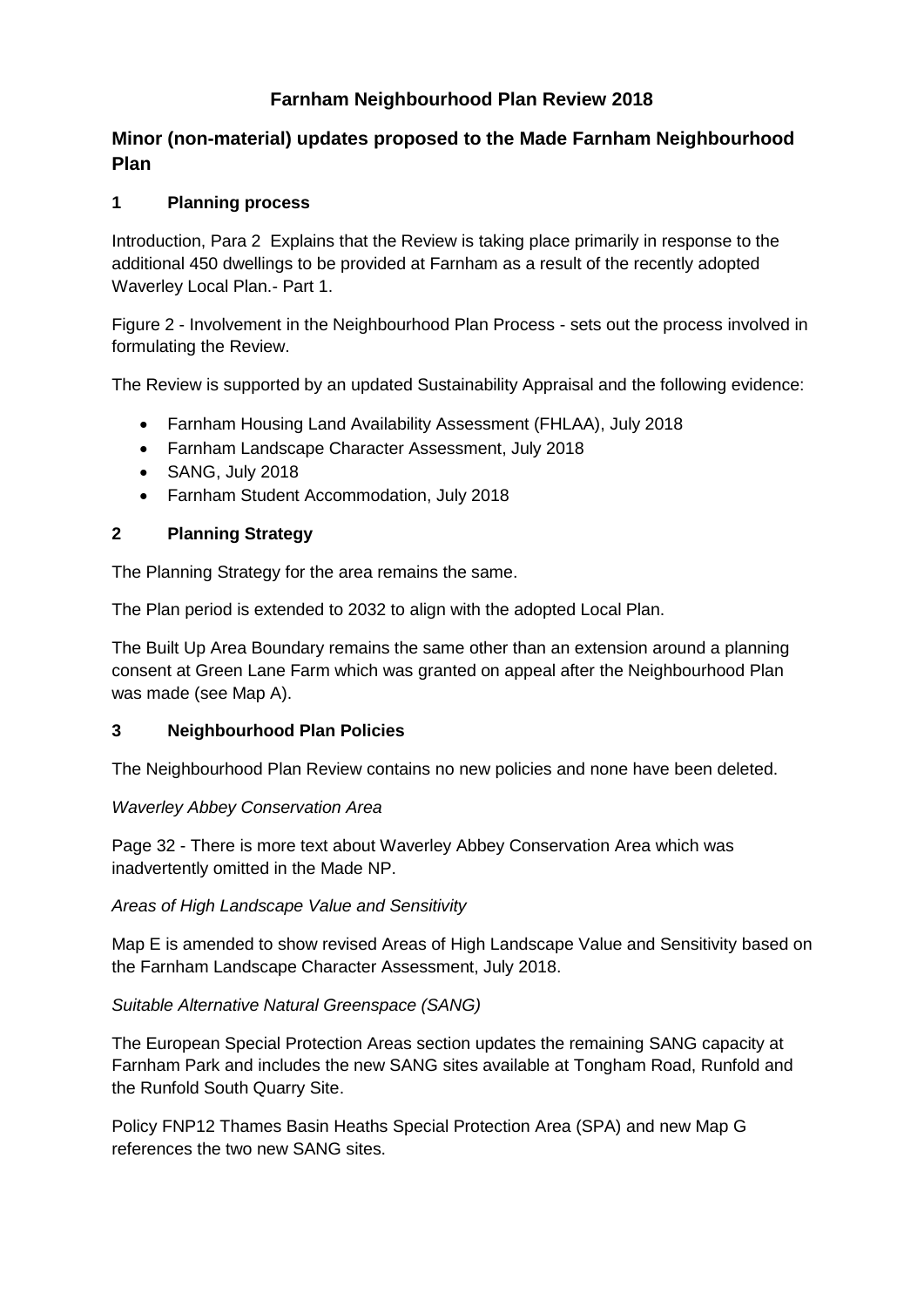## *Housing*

The Housing Requirement section sets out the revised target of a minimum of 2780 new homes in Farnham (including homes permitted and built since April 2013 and anticipated windfall development) in the period 2013 - 2032.

The Housing Supply section updates the housing supply to a base date of 31 March 2018.

In order to help meet the identified additional housing requirement, Policy FNP14 allocates seven new housing sites. All sites are within the Built Up Area Boundary of the made Neighbourhood Plan are brownfield sites, many being close to the town centre.

- Cobgates, Falkner Road (Gross Area: 0.55ha. Approximate density: 110dph. Approximate capacity: 60 dwellings)
- University for the Creative Arts, Falkner Road (Gross Area: 2.05ha. Approximate capacity: 252 student units (217 net additional student units). (This equates to 72 dwellings)
- Centrum Business Park, East Street (Gross Area: 0.7ha. Approximate density: 175dph. Approximate capacity: 125 dwellings)
- 8, 10, 12, 14 Upper Old Park Lane (Gross Area: 0.95ha. Approximate density: 15dph. Approximate capacity: 10 dwellings)
- Kimbers Lane (Gross Area: 0.24ha. Approximate density: 85dph. Approximate capacity: 20 dwellings)
- Land adjacent to Green Lane Cemetery (Gross Area: 0.37ha. Approximate density: 30dph. Approximate capacity: 10 dwellings)
- Surrey Sawmill, Wrecclesham Hill) (Gross Area: 0.7ha. Approximate density: 25dph. Approximate capacity: 20 dwellings)

The Review sets out development guidance on Design and Layout; Landscape; Access and infrastructure for each site (although the latter will be made more specific following consultation with infrastructure providers).

The total housing provision over the plan period summarised in the Review in an updated table:

|                                                                                  | <b>Net</b>       |
|----------------------------------------------------------------------------------|------------------|
|                                                                                  | <b>Dwellings</b> |
| Sites which have already been completed (in the period 2013/14 – 2017/18)        | 445              |
| Large sites with planning permission at 31 March 2018                            | 851              |
| Additional housing capacity from Neighbourhood Plan housing allocations          |                  |
| granted full planning consent after 31 March 2018:                               |                  |
| Western portion of Policy FNP14 c) Land at Little Acres Nursery and<br>$\bullet$ |                  |
| south of Badshot Lea (WA/2018/0329 for 94 dwellings superseding                  |                  |
| WA/2015/1935 for 80 dwellings)                                                   |                  |
| Policy FNP14 h) The Woolmead (WA/2018/0458 for 138 dwellings<br>$\bullet$        | 14               |
| superseding WA/2015/2387 for 96 dwellings)                                       | 42               |
| Small sites with planning permission at 31 March 2018                            | 153              |
| Windfall contribution                                                            | 363              |
| <b>Housing Allocations</b>                                                       | 937              |
| Total                                                                            | 2,805            |